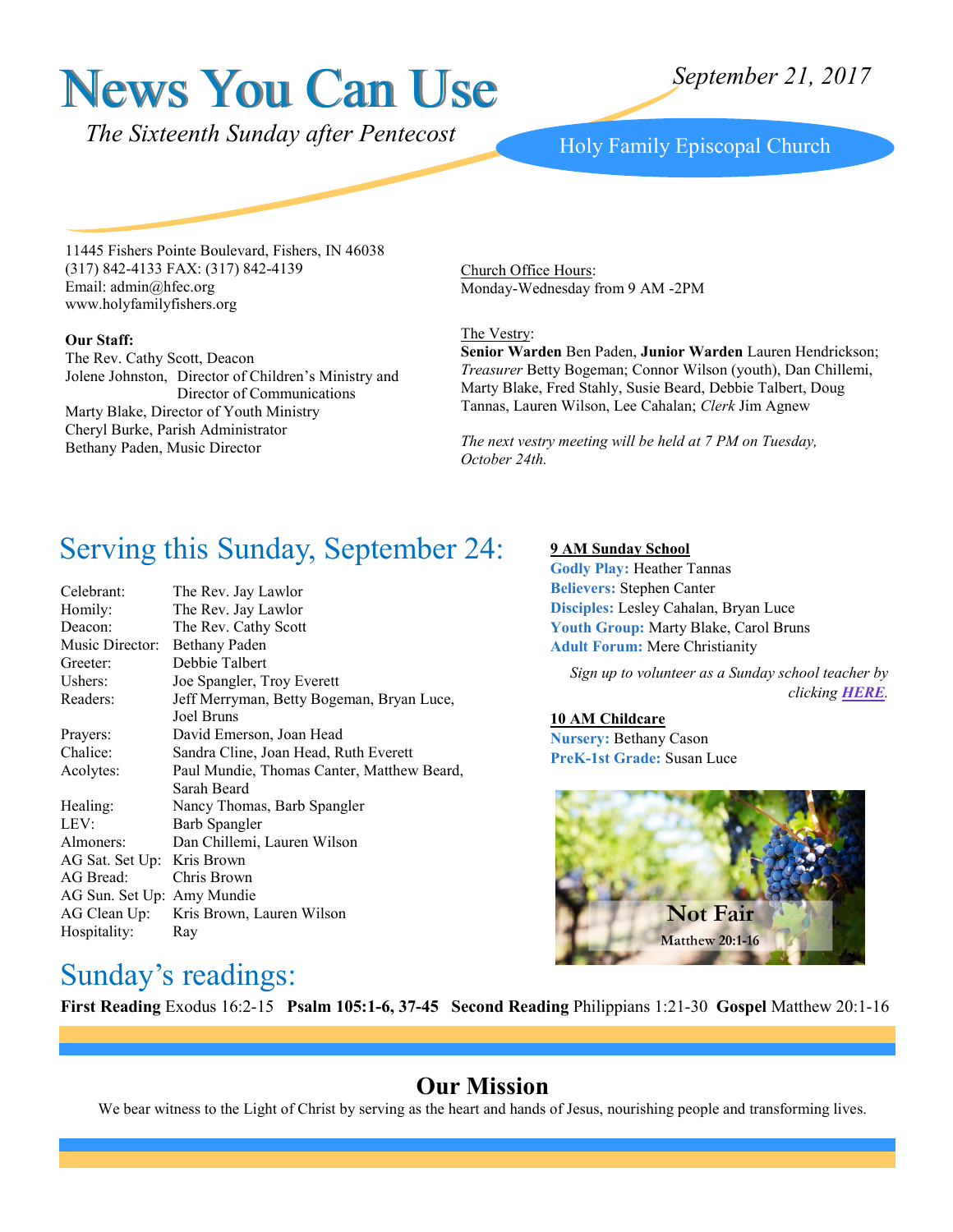# Worship and Feast Days

**Prayer Group:** The next gathering of our prayer group will be Monday, October 2nd at 6:15 PM. If you cannot attend, you may submit prayer requests by clicking [HERE.](http://www.holyfamilyfishers.org/contact-us/)



**Social Media Sunday:** Social Media Sunday is this Sunday, September 24th. Join with other Christians as we show how social media can help us be the church, a #holyvillage, in addition to formal worship. Tweet your Sunday morning thoughts, check in at church on Facebook, share a photo or video, or livestream part of the service. Don't forget to use the #SMS17 hashtag! @holyfamilyfshrs @therevjaylawlor

**Special Sunday:** Join us on Sunday, October 1st for several special events happening at Holy Family. On that day we will welcome our interim rector, the Reverend Tanya Beck. We will gather for worship, enjoy our fall picnic, and then welcome pets for a blessing in the afternoon. This is a special day at Holy Family, and we hope you can join us!

#### **SUNDAY, OCTOBER 1st**

- 9 AM Sunday School
- 10 AM One worship service with Reverend Tanya in the sanctuary
- 11:30 AM Parish picnic; grilled items provided by the Brotherhood of St. Andrew and other items prepared by the congregation
- 1:00 PM Pet Blessing in the outdoor shelter

# Rector Search

We will make every effort to keep all members of the congregation updated on our progress during our search for a new rector. Currently we are in the congregational self-discernment phase. Questions about the search process may be directed to our Senior Warden Ben Paden: benpaden@hfec.org You may also follow our updates **[ONLINE](http://www.holyfamilyfishers.org/rector-search/)**.



**Search Prayer:** Creator God, thank you for bringing us together as a holy village. Send the Holy Spirit to inspire and guide our Search Committee as they discern rector candidates to lead us in worship and service to others. Grant our Committee clarity, wisdom and vision as they work together in the selection of our new spiritual leader.

Grace us with joy, patience, mercy, and strength to continue to bear witness to the light of Christ by serving as the heart and hands of Jesus. Open our hearts to support and care for each other during this time of transition. Likewise, prepare the heart of the priest who will answer our call for leadership. May this servant of God be responsive to the guidance of the Holy Spirit. We pray this in the name of Your Son, Jesus, our Lord and Savior. Amen.

### Christian Education



**C.S. Lewis "Mere Christianity" Adult Forum:** This eight-session video study and discussion explores one of the most influential books on Christianity. In "Mere Christianity" Lewis delivers a powerful, rational case for the Christian faith, focusing on the core doctrines that all Christian traditions accept, including the reality of moral law, human sinfulness, the nature and work of Christ, Christian ethics, and the doctrine of the Trinity. This study will enhance your understanding of basic Christian teachings and give you greater confidence to discuss your faith with others. Join us each Sunday from Sept. 24th-Nov. 12th at 9:00-9:50 AM in the Parish Hall. Participants may purchase their own paperback copies of "Mere Christianity" for less than \$10 from leading booksellers, including [Christianbook.com](https://www.christianbook.com/mere-christianity-c-s-lewis/9780060652920/spd/2926X?) and [Amazon.com.](https://www.amazon.com/Mere-Christianity-C-S-Lewis/dp/B000GG4GLC) Click **[HERE](http://www.holyfamilyfishers.org/hp_wordpress/wp-content/uploads/2017/09/Mere-Christianity-Session-Schedule.pdf)** for the presentation schedule.

**Men's Retreat:** Save the date! All men of the church are invited to a spiritual retreat held at Fort Harrison on Friday evening, November 3rd through 12 Noon on Saturday, November 4th. More details will follow.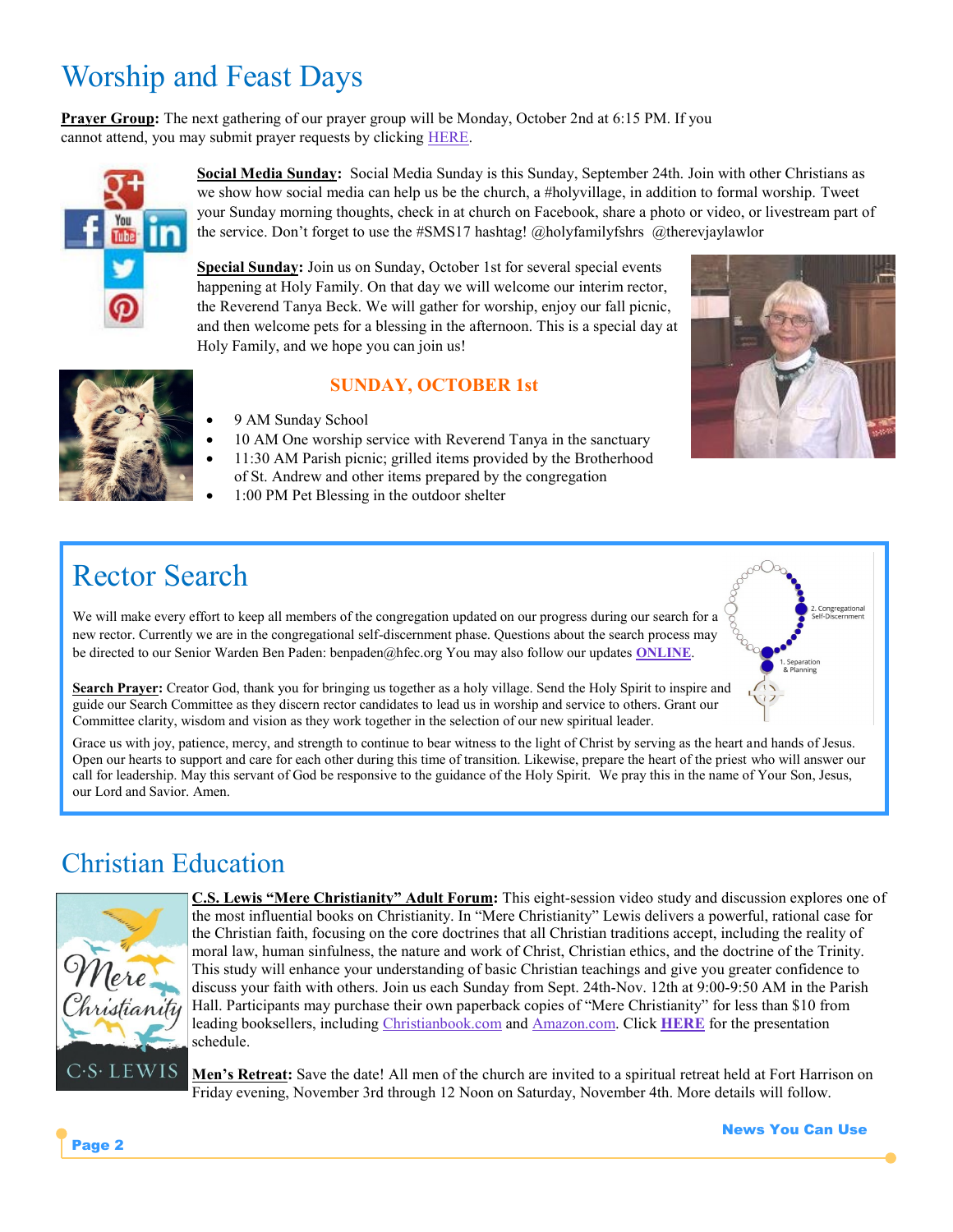# Outreach Opportunities



**Outreach Focus - Care Kits for Kids:** Students in Holy Family's Godly Play class, grades PreK-1st grade, have partnered with HSE schools to create care kits of hygiene products for children who receive assistance via the Gleaner's Back Sack Program. Please consider making a monetary donation to support this program by writing CARE KITS in the memo line of your check. Care kits will be assembled this Sunday, September 24th.

**Kairos Prison Ministry:** Help support Kairos #21 Prison Ministry on October 5th-8th by: PRAYING (sign up on the [Prayer Chart\),](http://www.3dayol.org/Vigil/GetVigil.phtml?pvid=13728&commid=1319) PLAYING IN or SPONSORING the GOLF OUTING **(**September 23rd at Fall Creek Golf Club in Pendleton), BAKING Kairos cookies (ask Stephen for the Kairos Cookie recipe),



MAKING handprints, placemats, or posters (see Jolene Johnston in Children's Ministry for placemats), DONATING money, or ATTENDING THE CLOSING CEREMONY from 12:00-3:00 PM on October 8th. Please contact Stephen Canter or the church office for additional information. admin@hfec.org



**Hurricane Relief:** Please give today to the Episcopal Relief and Development **[Hurricane Relief Fund](https://support.episcopalrelief.org/hurricane-relief)** and help reach vulnerable communities devastated after Hurricane Irma and other major storms. In the face of what could be a record-breaking hurricane season, please make an urgent gift today to provide relief to devastated com-Relief & Development munities in the Caribbean and the US. Please donate online to the link above.

### Fellowship Gatherings



**Hospitality Hosts:** We have returned to our doughnuts and coffee hospitality time following the 10 AM service each Sunday. Please consider signing up to host this important fellowship ministry by clicking [this link.](http://www.signupgenius.com/go/20f0f4ca9a62ba1fb6-holy4)

**Game Night:** Join us on Friday, October 13th beginning at 6 PM for our monthly game night. We'll play board games and card games - fun for the whole family. Food and drinks will be provided. See you there!

**Dinner Groups are Coming Soon!** We're trying something new! Instead of having dinner groups that last all year long, we'd like to rotate groups every three months. Your group needs to meet at least once (but hopefully more) in that three month period. At the end of the three months, new groups are chosen. This way you get to know more families! All families are automatically signed up to be in a group. **If you are not interested in participating, you must choose to opt out.** You can also choose to be in a group for one session and then opt out for the next session if it doesn't fit your schedule. Contact Lauren Wilson with questions or to opt out for the first session by September 30th. DinnerGroups@hfec.org





**Gospel at Hogwarts:** Holy Family extends an invitation to children of all ages to go on a family-friendly adventure of discipleship as we uncover the Gospel at Hogwarts. The adventure will take place on November 11th from 6:00-7:30 PM. Led by House prefects, guests will use a magical Disciples Map to discover Scripture hidden in the church and classrooms at Holy Family and share their discoveries with all assembled in the Great Hall. Four Hogwarts houses = four Gospels! The evening ends with a celebration of snacks reminiscent of the food found in the movies. Please [RSVP online](http://tinyurl.com/GospelatHogwarts) by November 1st so we can prepare enough snacks. (Familiarity with the first two Harry Potter books or movies is desirable.) Muggles are welcome!!

# Thanks Be to God



- The Reverend Jay Lawlor for celebrating Eucharist with us; view his Homily **[HERE](https://youtu.be/gmZeADP_OYc)**
- Mission in the Mountains youth and adult leaders for sharing their presentation during Adult Forum
- Sunday school teachers and childcare volunteers for their caring work with our children
	- Ben Paden for working with technicians to repair our damaged AV equipment and wi-fi system